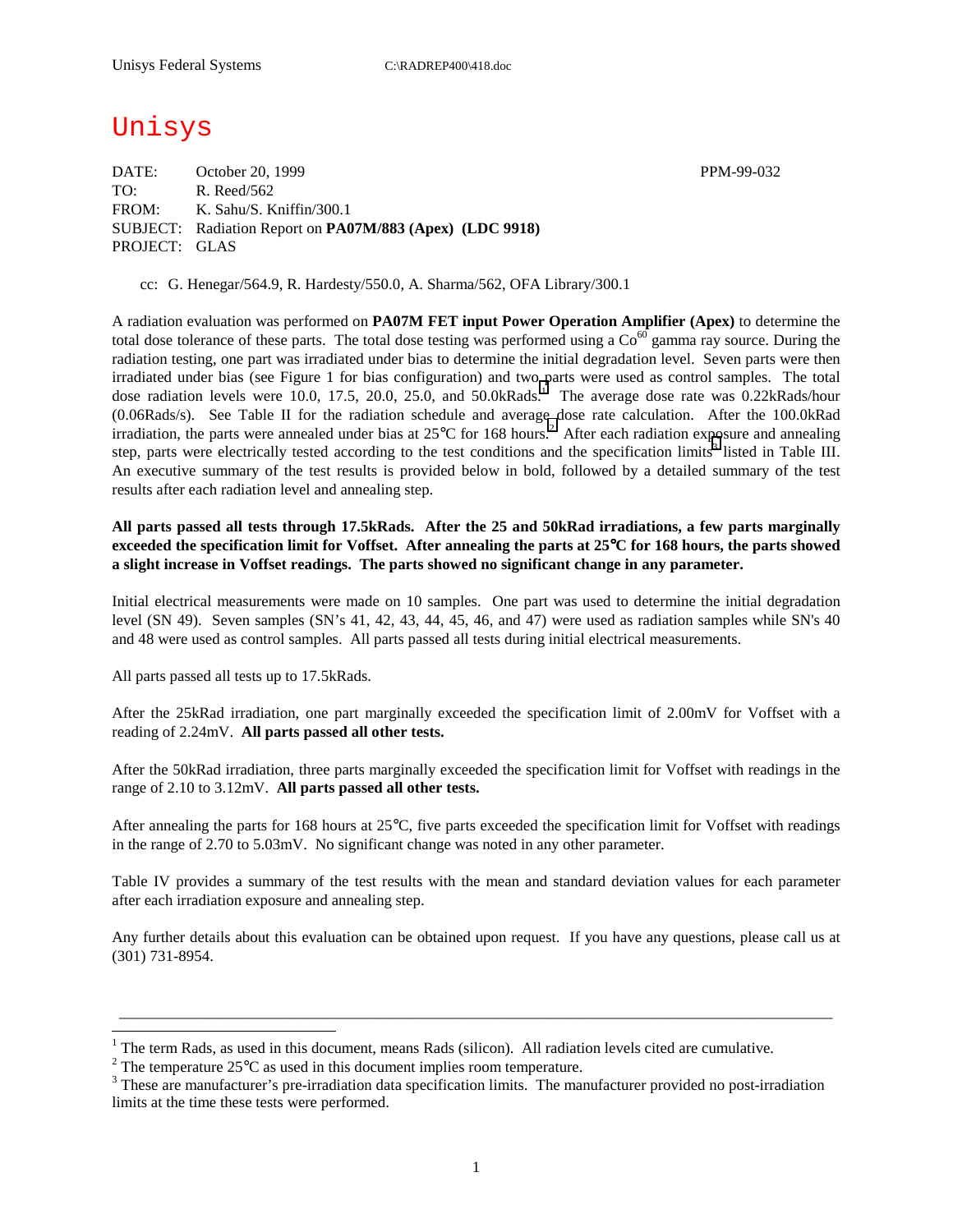#### ADVISORY ON THE USE OF THIS DOCUMENT

The information contained in this document has been developed solely for the purpose of providing general guidance to employees of the Goddard Space Flight Center (GSFC). This document may be distributed outside GSFC only as a courtesy to other government agencies and contractors. Any distribution of this document, or application or use of the information contained herein, is expressly conditional upon, and is subject to, the following understandings and limitations:

(a) The information was developed for general guidance only and is subject to change at any time;

(b) The information was developed under unique GSFC laboratory conditions which may differ substantially from outside conditions;

(c) GSFC does not warrant the accuracy of the information when applied or used under other than unique GSFC laboratory conditions;

(d) The information should not be construed as a representation of product performance by either GSFC or the manufacturer;

(e) Neither the United States government nor any person acting on behalf of the United States government assumes any liability resulting from the application or use of the information.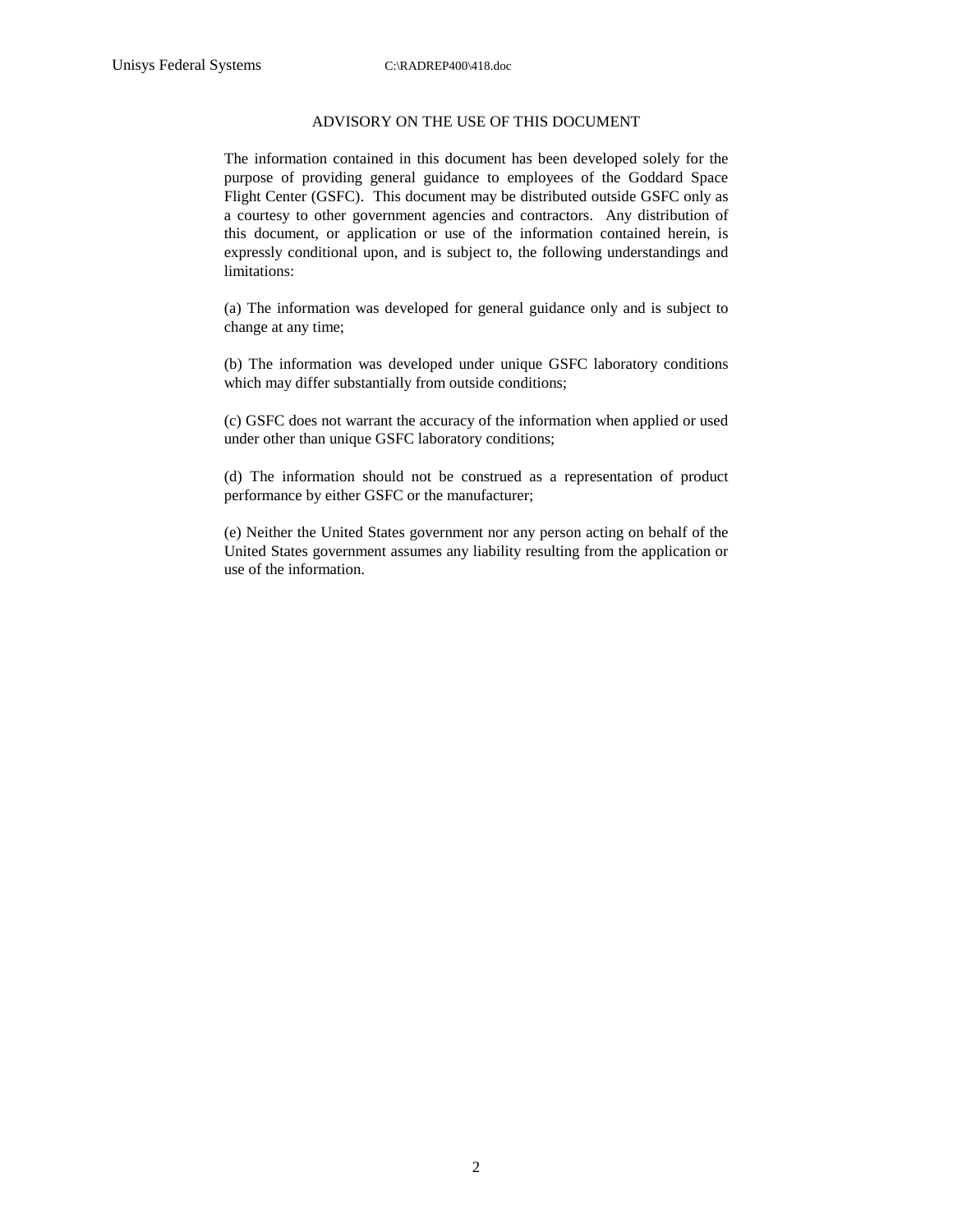## Figure 1. Radiation Bias Circuit for PA07M/883



| 1. $+V_s = +25V \pm 0.5V$ .                       | 1. OUT         |
|---------------------------------------------------|----------------|
| 2. $-V_s = -25V \pm 0.5V$ .                       | 2. $CL+$       |
| 3. $V_{IN} = +2.5V \pm 0.2V$ .                    | 3. $+V_s$      |
| 4. $R_1 = 22\Omega \pm 5\%, 2W$ .                 | 4. $+IN$       |
| 5. $R_{CI} = 1\Omega \pm 5\%, \frac{1}{4}W$ .     | $5. \quad$ -IN |
| 6. $R_1 = R_F = 1k\Omega \pm 5\%, \frac{1}{4}W$ . | $6. V_s$       |
| 7. $Gain = 1$ .                                   | 7. BAL         |
| 8. $V_0 \approx 5.0 V$ , $I_0 \approx 228$ mA.    | 8. CL-         |

3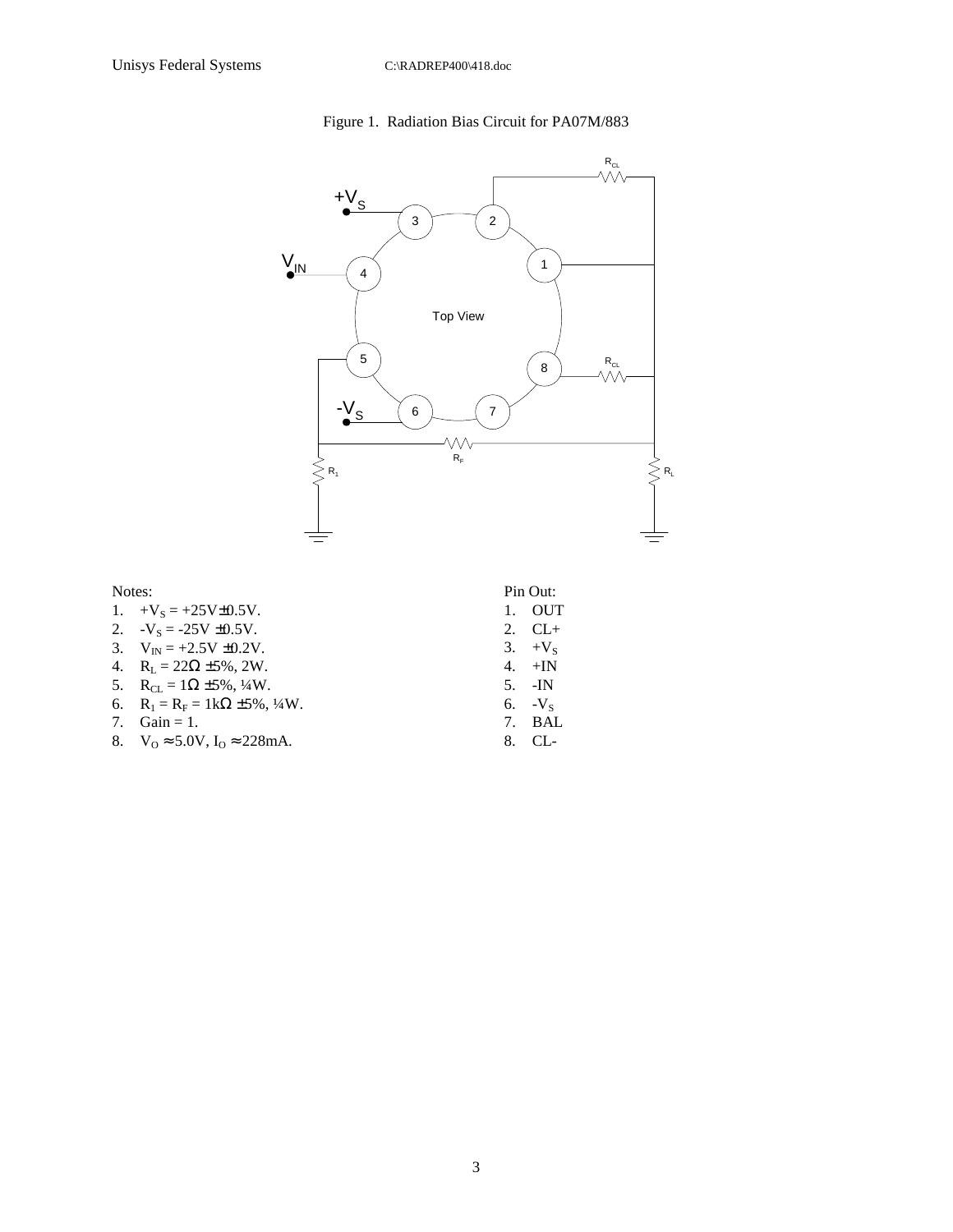| Generic Part Number:                         | PA07M                                 |
|----------------------------------------------|---------------------------------------|
| <b>GLAS Part Number</b>                      | PA07M/883                             |
| <b>GLAS TID Requirement</b>                  | $25kRads (RDM = 5)$                   |
| Charge Number:                               | M90432                                |
| Manufacturer:                                | Apex                                  |
| Lot Date Code (LDC):                         | 9918                                  |
| <b>Quantity Tested:</b>                      | 10                                    |
| Serial Numbers of Control Samples:           | 40, 48                                |
| Serial Number of Initial Degradation Sample: | 49                                    |
| Serial Numbers of Radiation Samples:         | 41, 42, 43, 44, 45, 46, 47            |
| Part Function:                               | FET Input Power Operational Amplifier |
| Part Technology:                             | Bipolar                               |
| Package Style:                               | $TO-3$                                |
| Test Equipment:                              | A540                                  |
| Test Engineer:                               | S. Norris                             |

### TABLE I. Part Information

• The manufacturer for this part guaranteed no radiation tolerance/hardness.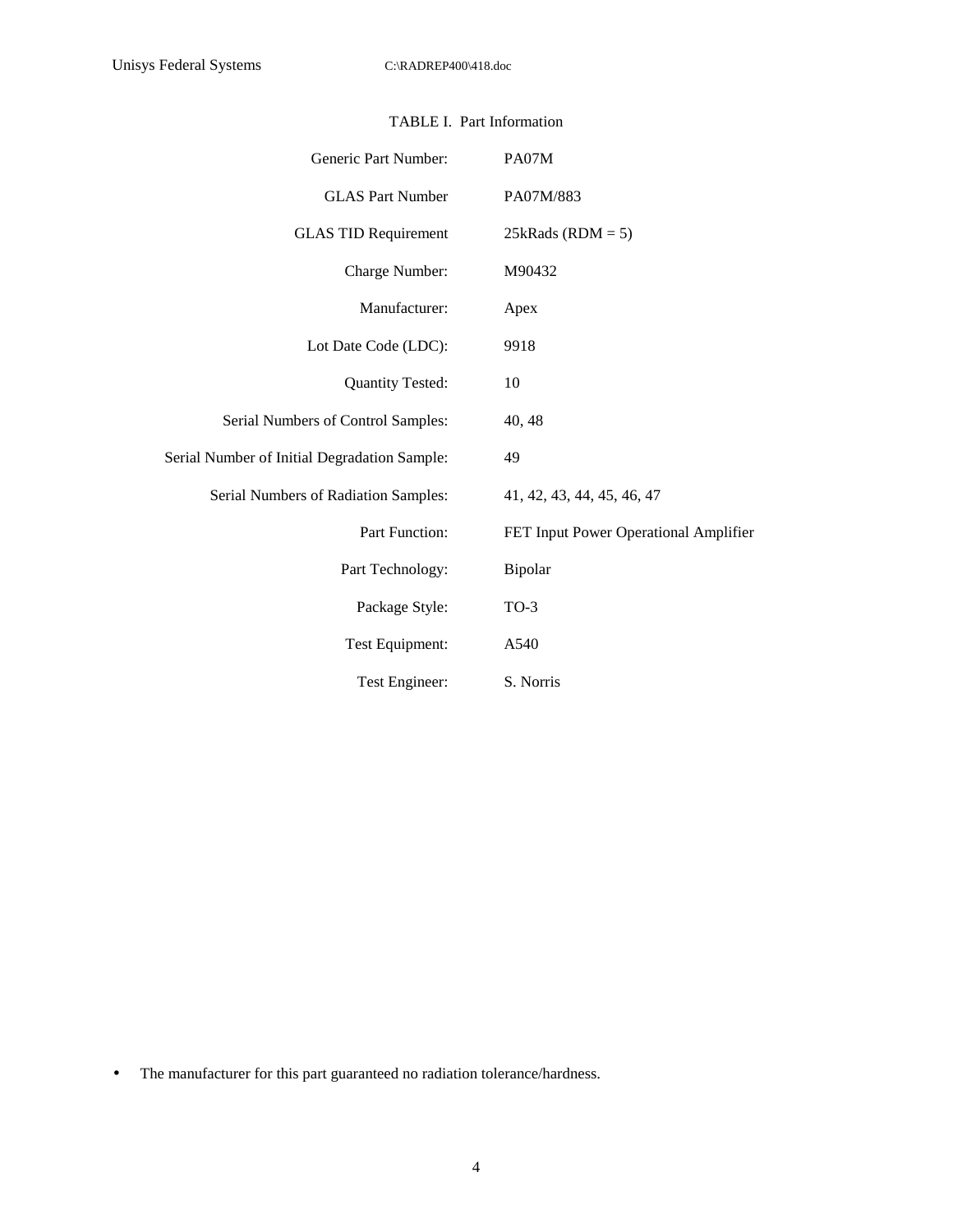|                                                                        | TABLE II. Radiation Schedule for PA07M/883 |
|------------------------------------------------------------------------|--------------------------------------------|
|                                                                        |                                            |
|                                                                        |                                            |
| <b>One Part Test Runs</b>                                              |                                            |
|                                                                        |                                            |
|                                                                        |                                            |
|                                                                        |                                            |
|                                                                        |                                            |
| <b>All Remaining Parts</b>                                             |                                            |
|                                                                        |                                            |
|                                                                        |                                            |
|                                                                        |                                            |
|                                                                        |                                            |
|                                                                        |                                            |
| Average Dose Rate = 50,000 RADS/229 HOURS=218.3 RADS/HOUR=0.06RADS/SEC |                                            |

PARTS WERE IRRADIATED AND ANNEALED UNDER BIAS, SEE FIGURE 1.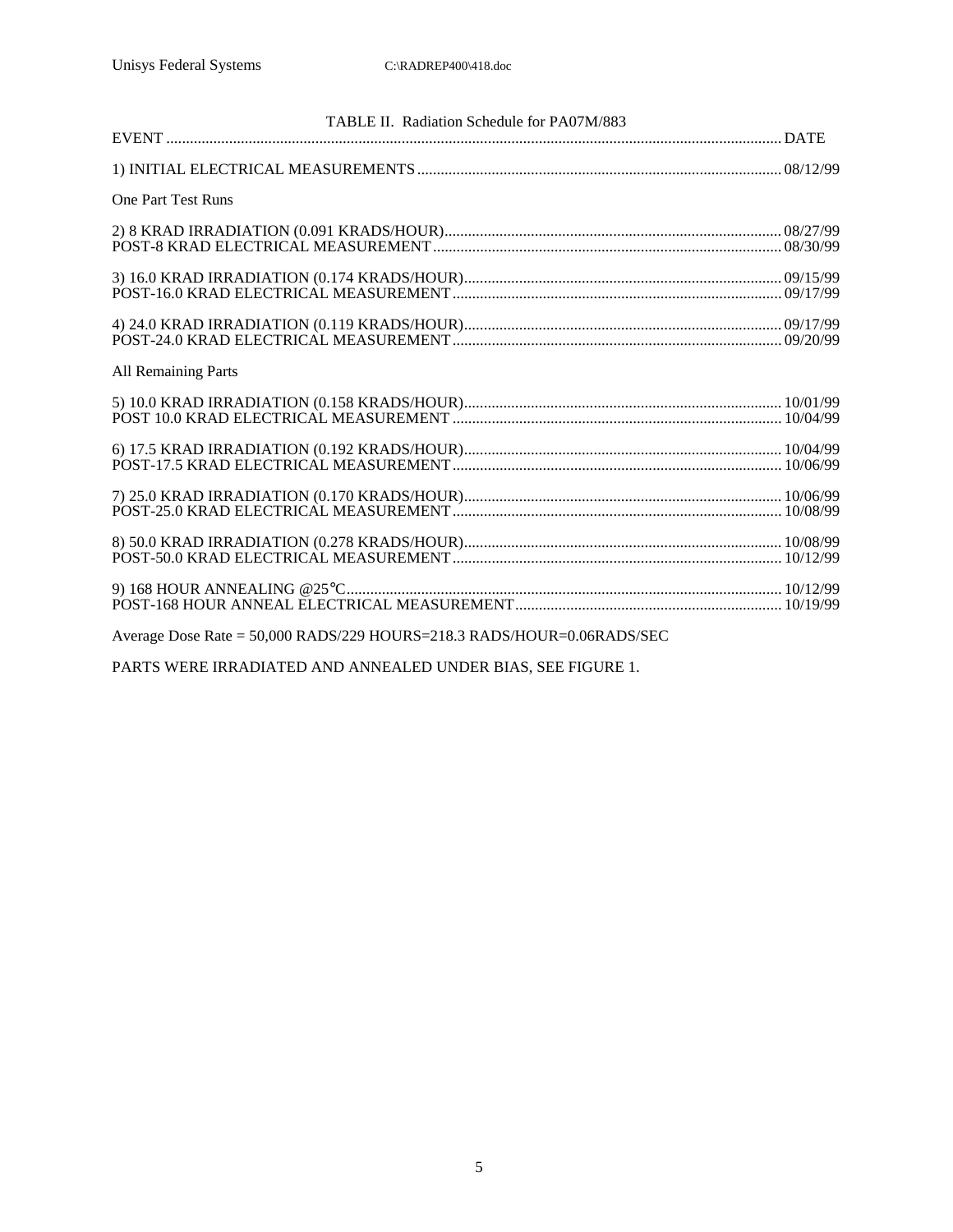| <b>Test</b>             |                  |              | <b>Spec. Limit</b> |         |                                                   |
|-------------------------|------------------|--------------|--------------------|---------|---------------------------------------------------|
| #                       | <b>Parameter</b> | <b>Units</b> | min                | max     | <b>Test Conditions (2)</b>                        |
| 1                       | Icc              | mA           |                    | 30      | $V_{IN} = 0V, A_V = 100$                          |
| $\mathbf{2}$            | <b>Voffset</b>   | mV           | $-2.00$            | 2.00    | $V_{IN} = 0V, A_V = 100$                          |
| 3                       | $Ib+$            | pA           | $-50$              | 50      | $V_{IN} = 0V$                                     |
| $\overline{\mathbf{4}}$ | Ib-              | рA           | $-50$              | 50      | $V_{IN} = 0V$                                     |
| 5                       | <b>Iio</b>       | pA           | $-50$              | 50      | $V_{IN} = 0V$                                     |
| 6                       | Gain             | dB           | 92                 |         | $\mathbf{R}_{\text{L}}$ = 500 $\Omega$ , f = 10Hz |
| 7                       | pos_swing        | V            | 10.0               |         | $IO$ = 90mA                                       |
| 8                       | neg_swing        | V            |                    | $-10.0$ | $IO$ = 90mA                                       |

## Table III. Electrical Characteristics A250 (1)

Notes:

(1) These are the manufacturer's non-irradiated data sheet specification limits. The manufacturer provided no postirradiation limits at the time the tests were performed.

 $(2) +V_s = +35V$ ,  $-V_s = -35V$  unless otherwise specified.